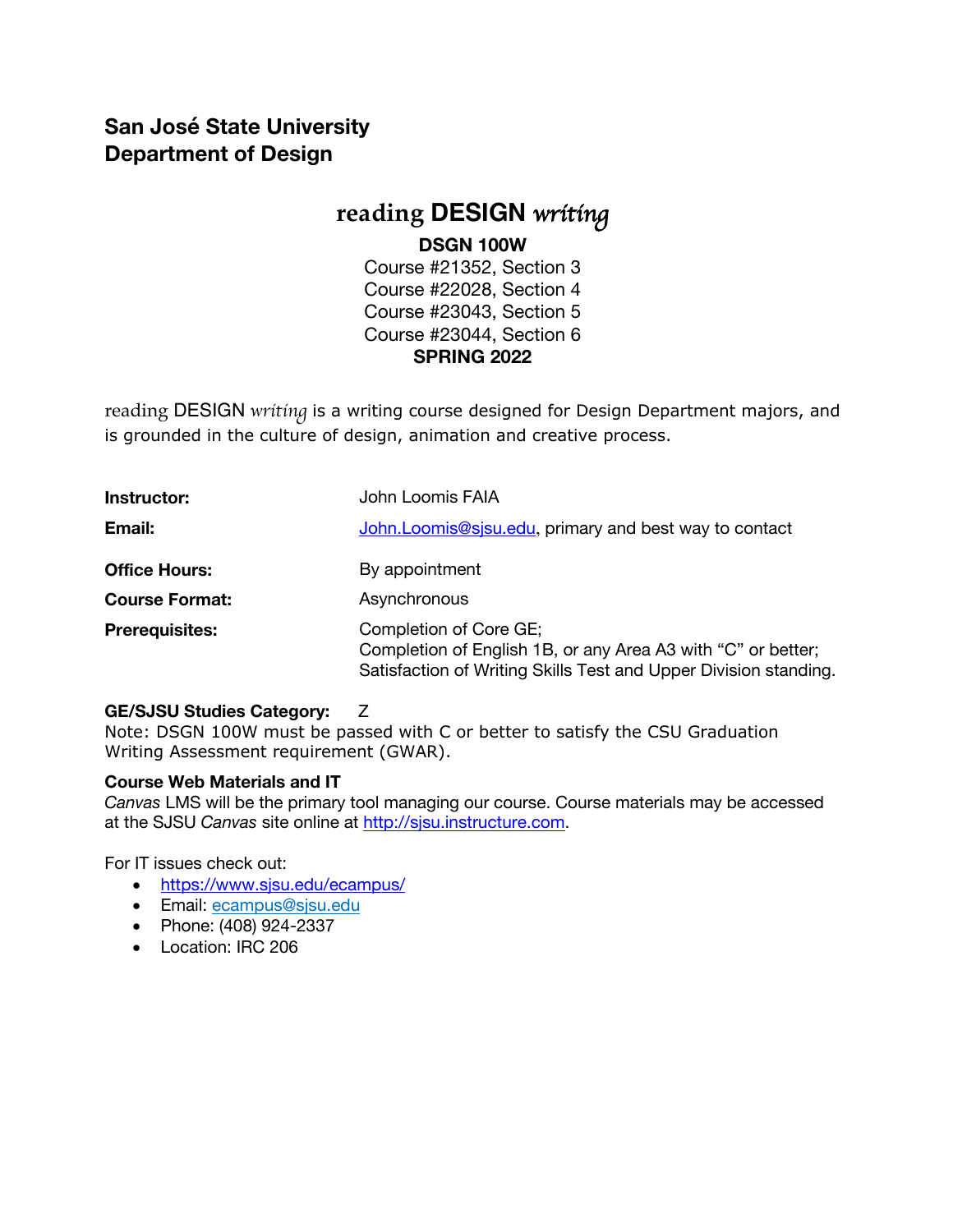### **Course Description**

*Design is a plan for arranging elements in such a way as to accomplish a particular purpose.* Charles Eames *Design is not what it looks like and feels like. Design is how it works* Steve Jobs *If you can't find it, Design it.*  Massimo Vignelli *Design is a playful search for Beauty.*  Eva Zeisel

Designers from Vitruvius to Tim Brown have demonstrated the importance of the written word to the practice of design. There are many types of writing in which the creative is engaged. The day to day writing of letters, memos, contracts, proposals, promotional literature, specifications – these are the staples of practice. Writing is an important part of professional presentation including presenting yourself. Beyond these staples there are other types of design writing – descriptive, critical, analytical and theoretical. It is these types of writing that connect design to the broader cultural and intellectual realm and establish designers as thinkers. Cultivating good writing skills greatly enhances both creative skills and a career as a creative.

DSGN 100W "reading DESIGN *writing*" is an advanced course designed specifically for students majoring or minoring in Design and Animation. At the same time, the course is designed to be accessible to students in the other visual arts and other disciplines. Animation and design are the vehicles through which we build proficiency and confidence in writing. This is accomplished through the critical reading of exemplary texts; examining and writing about things we know; examining, learning and writing about things we don't know. When things open up, we may also use venues such as SFMOMA and the SJMoA as learning venues. We will use all these learning opportunities to build and hone writing skills ane creative thinking skills.

The writing process is analogous to the design process. You have to have something to say, a *concept*. What you write has to be organized, have structure, an outline, a *parti*. Craft is as important in writing as it is in design. Words, phrases, and sentences are your *materials*. In a well-crafted written text, there is an over-arching idea and structure, and the details (choice of words, the turn of a phrase) must work together to support the whole. Furthermore, just as a design or animation project is not executed in one sitting, but over the course of many iterations, writing is a result of a process of revising, editing, proofreading, rewriting and iterating and iterating and iterating and…

Key to becoming a good writer is to become a good reader. There is so much to learn from mindfully and critically reading good writing about animation and design. Part of this course will be devoted to reading examples of best practice design writing. We will break them down, unpack the content, diagram, outline, and reverse engineer texts to discover the mechanics of good writing. Attentive and active reading will serve to develop your language skills, vocabulary, critical thinking, and intellectual acuity. And you will apply the lessons to your own writing, and as a result your writing and reading will grow in proficiency. Ultimately you will discover that writing is a means to enhance your own visual and design acuity, to become a better anmator and designer.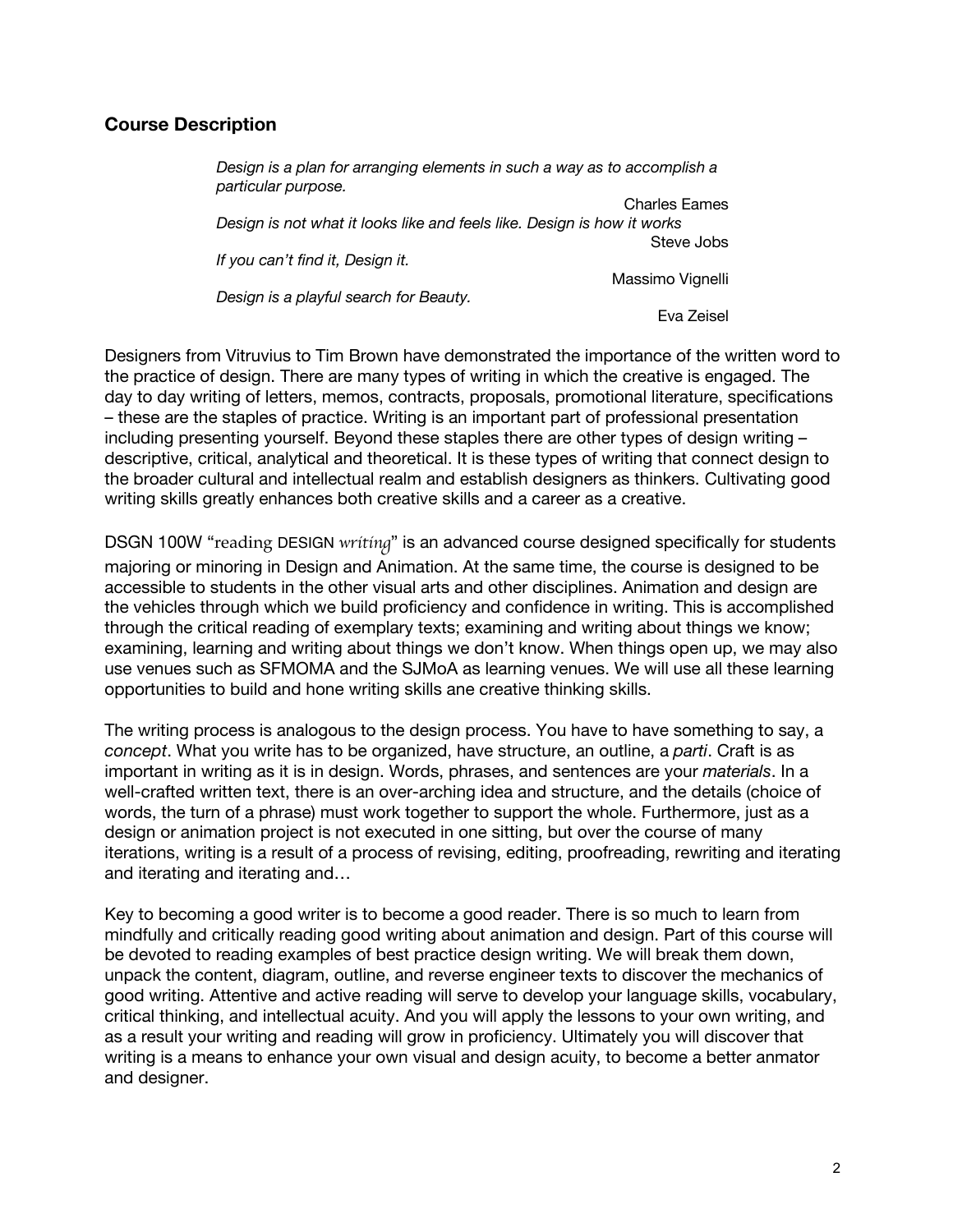The texts we will read are drawn from the vast culture of design and animation and will expose students to issues that are often beyond those of other classes. Expanding your creative horizons and providing a creative learning eco-system through writing and reading is part of the mission of this course.

Another key to becoming a good writer is to become a good critic by reading and reviewing the work of others. Peer reviews will be a key integral part of the learning process. All work will be peer reviewed.

This pedagogical process of critique and iteration is not unlike that of the design or animation studio. Writing like design is a creative iterative process. So think of this class as a writing "studio". By the end of a project, the written work should have evolved substantially through multiple iterations. We will also do some iterative work collaboratively in small groups as part of our learning process. Through the constant and dedicated process of iterative writing you should find that you will derive a great deal of satisfaction, even pleasure, from writing, like you do from other creative activities.

This is not an English language or grammar class, but we will deal with proper use of English and grammar on an as needed basis. Language errors will be treated as opportunities to learn. Students with language issues will have the SJSU Writing Center as a means of support and assistance.

In order to satisfy the university's requirement, you must write a total of 32 pages (about 8000 words) with an overall grade of "C" or better. In addition, the following key individual projects: Cover Letter, Spaces Places and Products, MANIFESTO Process and Book Review must each receive a grade of "C" or better. **Not achieving these will require repeating the class**.

### **Course Goals and Student Learning Outcomes**

**Course Goals:** From the SJSU General Education Guidelines: "Students shall write complete essays that demonstrate college-level professional proficiency. Students shall be able to:

- 1. refine the competencies established in Written Communication 1A and 1B;
- 2. express (explain, analyze, develop, and criticize) ideas effectively including ideas encountered in multiple readings and expressed in different forms of discourse;
- 3. and organize and develop essays and documents for both professional and general audiences, including appropriate editorial standards for citing primary and secondary sources."

### **Student Learning Outcomes:**

Upon successful completion of this course, students will be able to:

- 1. write with an understanding of the connection of writing to creative process, critical thinking, and design thinking
- 2. write correctly, clearly, and concisely
- 3. develop a concept or thesis and advocate for it with a well-structured, well-reasoned argument
- 4. organize and develop different types of design writing such as descriptions, critiques, reviews, persuasive arguments, and professional documents
- 5. proof-read, comment, and critique the writing of others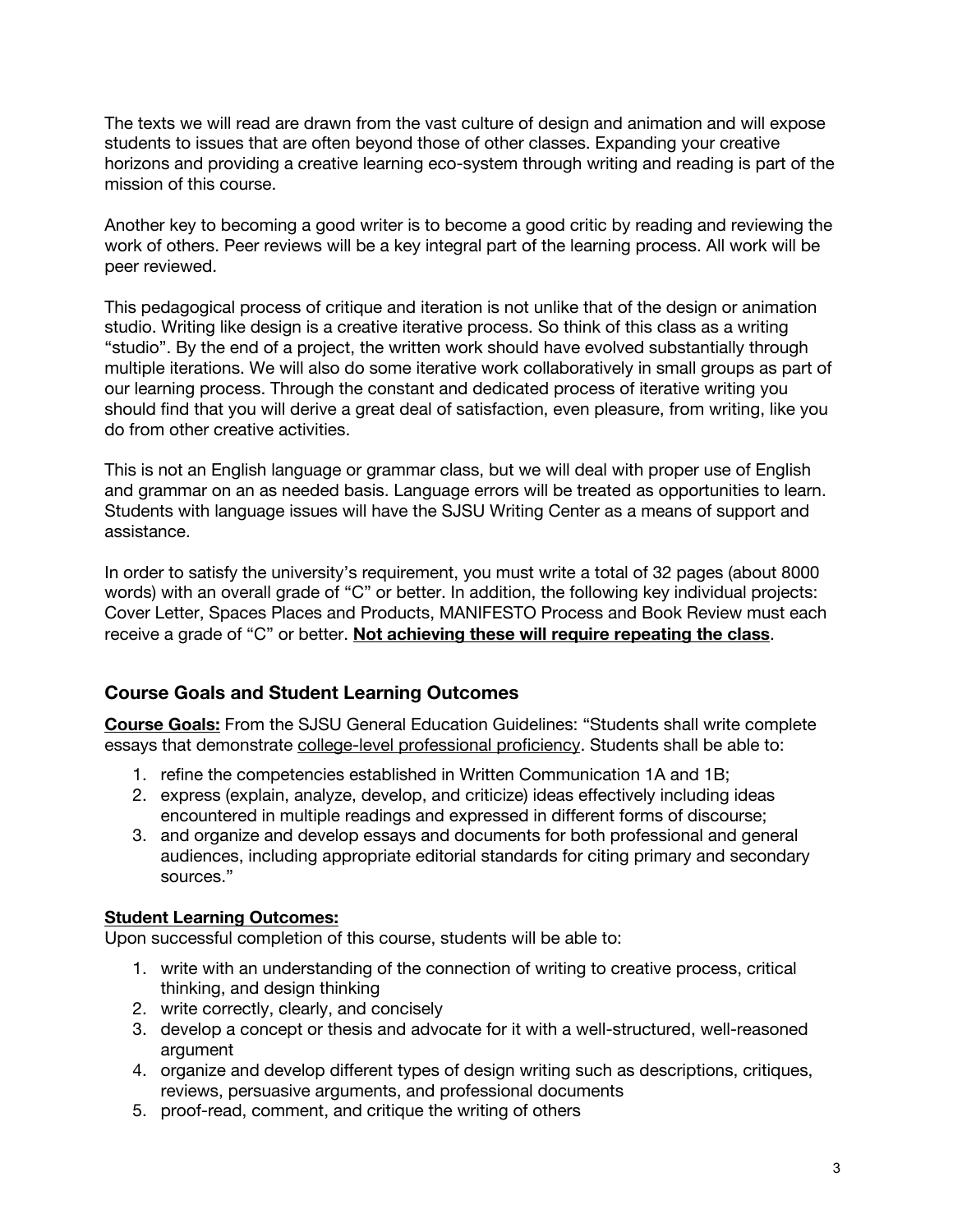- 6. understand and be comfortable with the dynamics of collaborative writing as a part of design thinking
- 7. develop one's own unique voice and different voices for different occasions.

# **Required Texts/Readings**

### **Books**

- 1. Required: one or more books for the final project, "Book Review".
- 2. Optional: *Graphic Design Theory: Readings From the Field*, Helen Armstrong, ed., Princeton Architectural Press, New York, 2009: ISBN 978-1-56898-772-9.
	- $\circ$  Is provided in the MANIFESTO Canvas Module as a pdf. But it is really an excelent book and many of you will wish to acquire it for your personal library.

### **Software**

- 1. Microsoft Word 2008 or later. Work written in any other word processing software, delivered in any format other then .doc or .docx will not be accepted, no pdf's.
	- a. SJSU students can download the Microsoft Office suite (which includes Word and Excel) for free at http://products.office.com/en-us/student/office-ineducation.
	- b. Students will need to provide their SJSU email address to get access. SJSU email address can be found by visiting http://my.sjsu.edu/students/email.
- 2. Adobe Acrobat Reader.

### **Other texts and resources**

- 1. A dictionary and a thesaurus, online or computer based are fine. (If you are really interested in and passionate about words, check out the *Oxford English Dictionary*, an awesome and addictive resource.
- 2. There will be individual weekly readings: handouts, pdfs, and/or web links sent electronically and/or made available online through the *Canvas* course website.

# **Library Liaison**

Gareth Scott, Art & Design Librarian: http://libguides.sjsu.edu/artdesignresources Email: gareth.scott@sjsu.edu.

Phone: 408.808.2094 Martin Luther King Library, 4<sup>th</sup> Floor Aliza is a great resource and very helpful person. She is there to help you.

SJSU Electronic Databases: http://libguides.sjsu.edu/a-z

# **Professional Conduct**

One of the best ways we can best prepare you for a life of successful professional practice is to hold you accountable to professional conduct. Think about how you would conduct yourself as an employee in a professional creative firm: being prepared, participating in discussions, courtesy to others, staying on track with your projects, meeting deadlines, etc.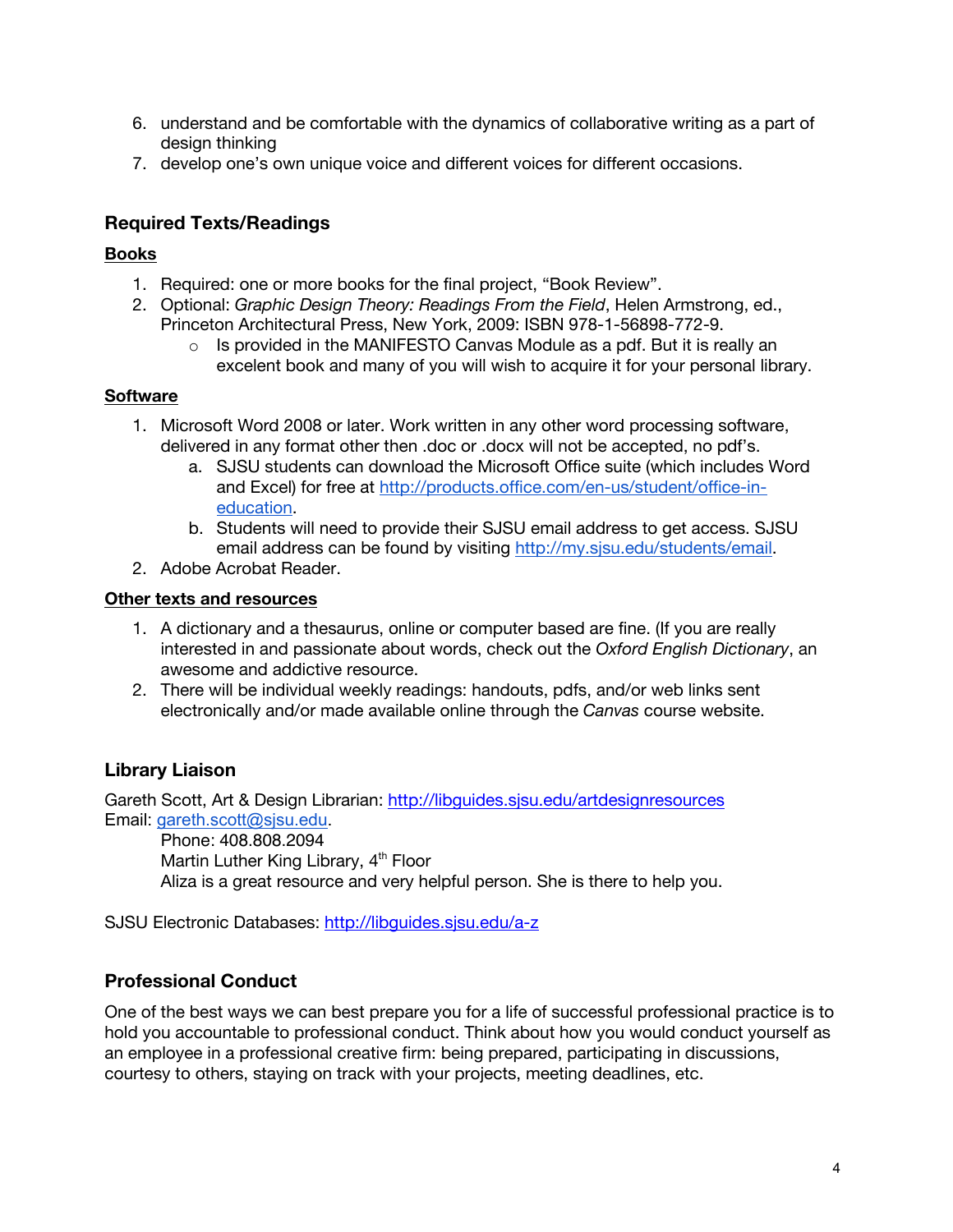Students who are late or absent will miss assignments and important announcements. If you fall behind, it is **your responsibility** to find out from one of your classmates (not from the instructor) what you missed, and what you need to do. Exchange your contact information with 2-3 classmates and check in with them to find out what you missed if you were not able to attend a class.

## **Course Requirements and Assignments**

Success in this course is based on the expectation that students will spend, for each unit of credit, a minimum of 45 hours over the length of the course (normally three hours per unit per week) for instruction, preparation/studying, or course related activities, including but not limited to internships, labs, and clinical practice. Other course structures will have equivalent workload expectations as described in the syllabus.

There are four major writing projects:

- **1. RESUME AND COVER LETTER**
- **2. SPACES, PLACES, AND PRODUCTS**
- **3. MANIFESTO**
- **4. BOOK REVIEW**

Iteration, revisions and rewriting are essential to all good writing and will be employed in the five major writing assignments. After your first draft iteration, iterate again, revise and rewrite multiple times. Iterate, revise and rewrite after each peer review, and after each review by the instructor in respone to the instructor notes.

In addition to peer review and editing, there will also be short presentations and excercises on Canvas Discussions including but not limited to:

- 1. Design thinking / design writing exercises
- 2. Small group brainstorming
- 3. Small group writing projects
- 4. Oral presentations
- 5. other projects based on the outside design and cultural events of the semester.

### **Peer Reviews:**

All work will be peer reviewed with comments in the categories of Content, Organization and Language following the text. Text specific comments are made using the "Comments" tool on the MSWord "Review" tab. Do not make corrections for your peer, but point out errors and issues. You can certainly suggest remedies, but no one learns if someone else fixes things for them. The first or second draft of each project will be exchanged with a classmate to review, comment, mark up, and hand back. You will be evaluated and graded on reviewing as well as on writing. **Do not** delete peer review comments under Content, Organization and Language. Sidebar comments may disappear on their own, and that is fine. They can also be hidden if they are in the way. The instructor will provide the second review and the final review. In total there are three reviews and three iterations of the text. For more information see:

- Peer Review Guidelines document.
- Video demo on how to use the "MSWord Review" tab in Resume and Cover Letter.

### **Calendar:**

A course calendar is provided as a separate document.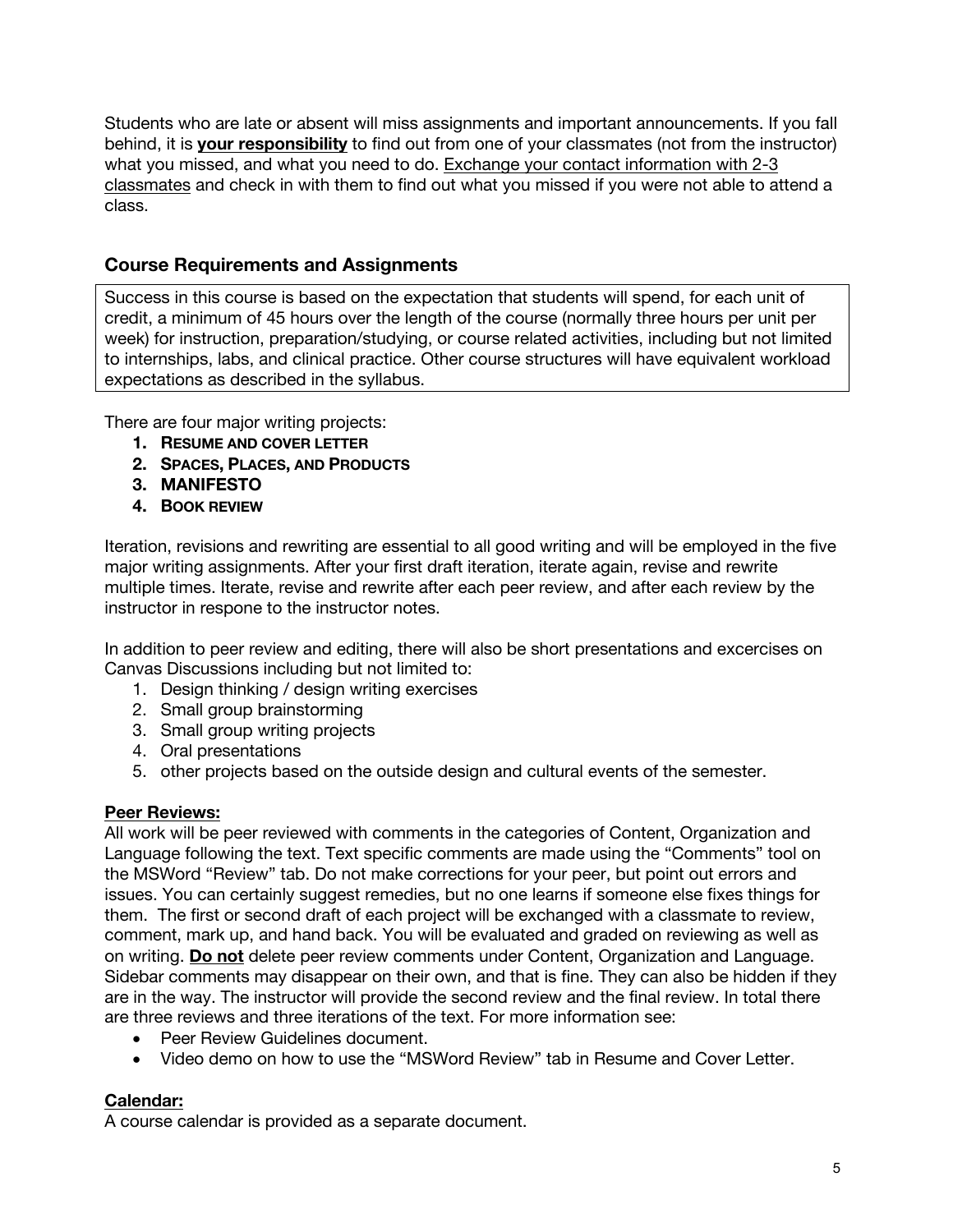### **Assessment and Evaluation (aka grades)**

### **Major writing projects:**

- 1. Resume and Cover Letter 15% (1/3 resume, 2/3 cover letter)
- 2. Spaces, Places, and Products 30%
- 3. Manifesto 15%
- 4. Book Review 30%

### **Other:**

- 1. Peer review, proofreading and editing 5%
- 2. Participation, oral presentations, mark-ups and outlines 5%

**Assessment and Evaluation Criteria** - equal weight is given to the three assessment categories. However, note that a failure in LANGUAGE will cause the whole text to fail:

- CONTENT
	- $\circ$  except for the first project, inclusion of: title, thesis (or theses), outline, highlighted topic sentences
	- o fulfillment of assignment
	- o fully covers subject with sufficient and appropriate content
	- o concept and well supported arguments
- ORGANIZATION
	- o outline and content structure
	- o paragraphs and topic sentences reflecting a sound outline
	- o paragraphs that are topic centric
	- o logical development
	- o introduction and conclusion
- LANGUAGE
	- o use of standard English, grammar, syntax, spelling, punctuation
	- o well-structured sentences and paragraphs
	- o choice of words
	- o use of rhetorical and literary devices like metaphor, simile, alliteration, rule of three

### **Assignment and Revision policy:**

Two drafts and one final paper form each major writing project with multiple iterations in between. The peer review will precede the instructor review. In other cases it may be the reverse. This review will inform the rewrite of your second draft. (Note that peer review mark-ups are part of your own final grade. So "Do unto others as…"). You will upload to *Canvas* as an attachment your second, revised, draft to the instructor by the designated deadline. This draft will be reviewed, marked up, given a preliminary grade, and handed back. You will then revise and rewrite once again based on the comments and turn it in via *Canvas* by the designated final deadline, according to the format under "Assignment Format and Protocol" below. Note, do not wait until the last minute to deliver your assignment to *Canvas*.

Your paper will be read and reviewed again by the instructor. Substantial improvement will result in a higher grade. Perfunctory revisions will result in no change of grade. No revision will result in a lower or unchanged grade. All revisions should demonstrate thoughtful, meaningful,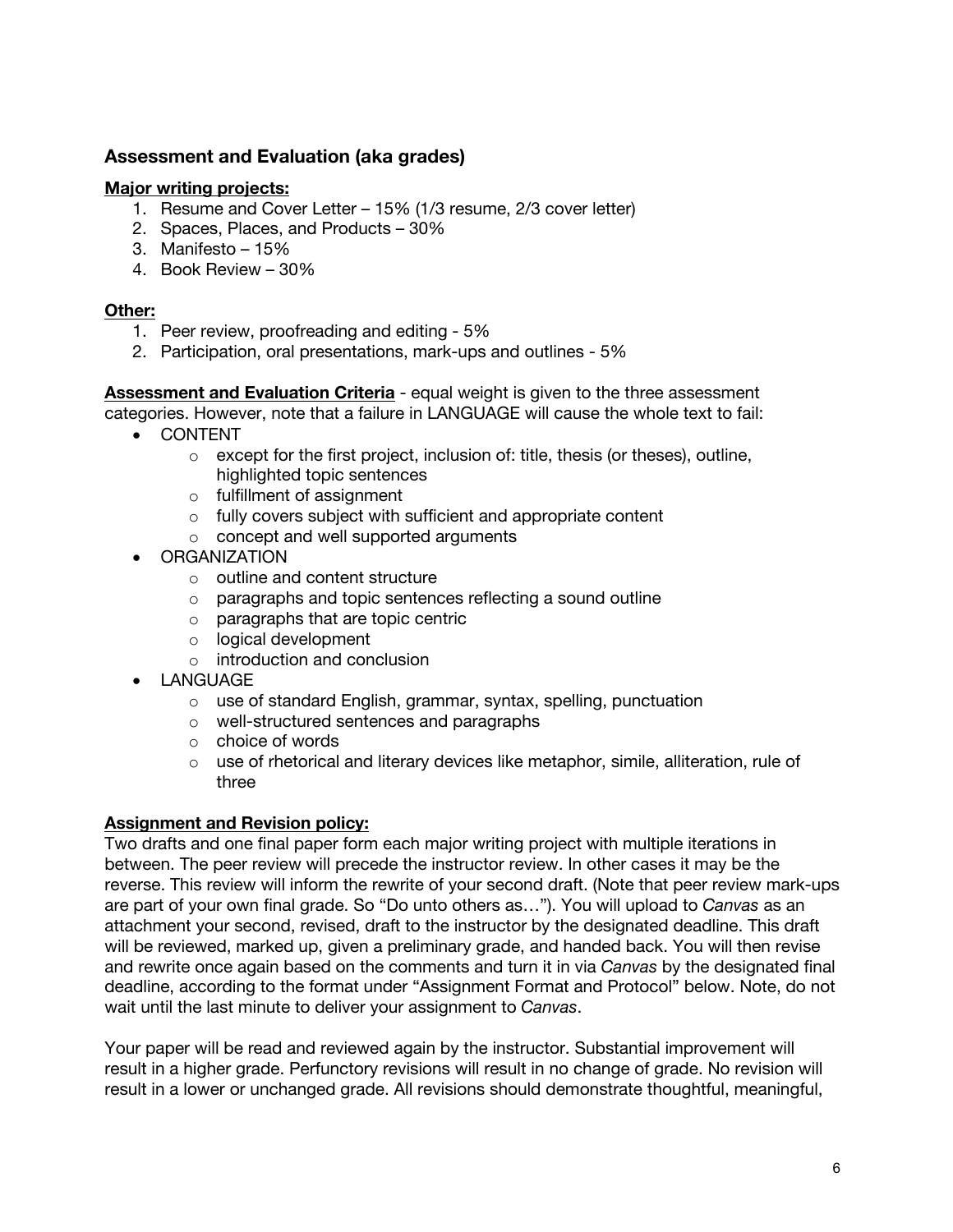and substantial changes from one version to the next. As you can see, **revisions are not optional but are required iterations of your work**.

#### **Deadline policy:**

Meeting deadlines is an important part of professional conduct. Succeeding in this course means sticking to the schedule, and to the deadlines. It is imperative that students meet all deadlines. Missed deadlines, without documented excuses, result in lower grades.

Do not wait until the last minute to upload assignments to *Canvas*. You will likely collide with others trying to do the same.

Except by previous arrangement or with a written medical excuse or documentation of compelling emergency, full credit will not be given for final projects turned late. They may be reduced by as much as one grade level, i.e. an "A" project turned in late will receive a "B".

### **Make-up policy:**

Except in the case of a documented medical issue, or other compelling emergency, you must meet all deadlines as scheduled. Missing first and second draft deadlines will reduce grade by one grade. Missing the final deadline will result in no credit or reduction by one grade as noted above at the instructor's discretion.

### **Other Issues:**

Allowance will be made at the end of the semester for improvement, ambition, and willingness to take risks. You are encouraged to explore, to discover, to try new things. The writing studio, just like the design and animation studio, is a risk tolerant environment. Successful animators and designers are driven by a passion to try new things. They are not driven by taking the safe or easy way out. As the old Yiddish saying goes, "If you don't take chances, you don't receive gifts."

An "I" (incomplete) grade will be given only in cases where the student has attended the majority of the classes, but has not completed assigned work for significant unforeseen circumstances. This will require documentation. An "I" must be made up within one year. Failure to do so will result in an "IC" (failing) grade.

### **Assignment Format, Protocol, and Policy**

All major writing projects (drafts and final) must follow these guidelines:

- 1. Writing must be MSWord, delivered electronically, following these general specifications:
	- a. Arial 11pt font (except for Resume & Cover Letter which will be 10pt.)
	- b. 1" margins
	- c. 1.5 line space
	- d. pages numbered
	- e. student NAME and TITLE on top
- 2. File name must be: "Last Name, First Name Project Name, draft"
	- Eg: Loomis John, Resume and Cover Letter, first draft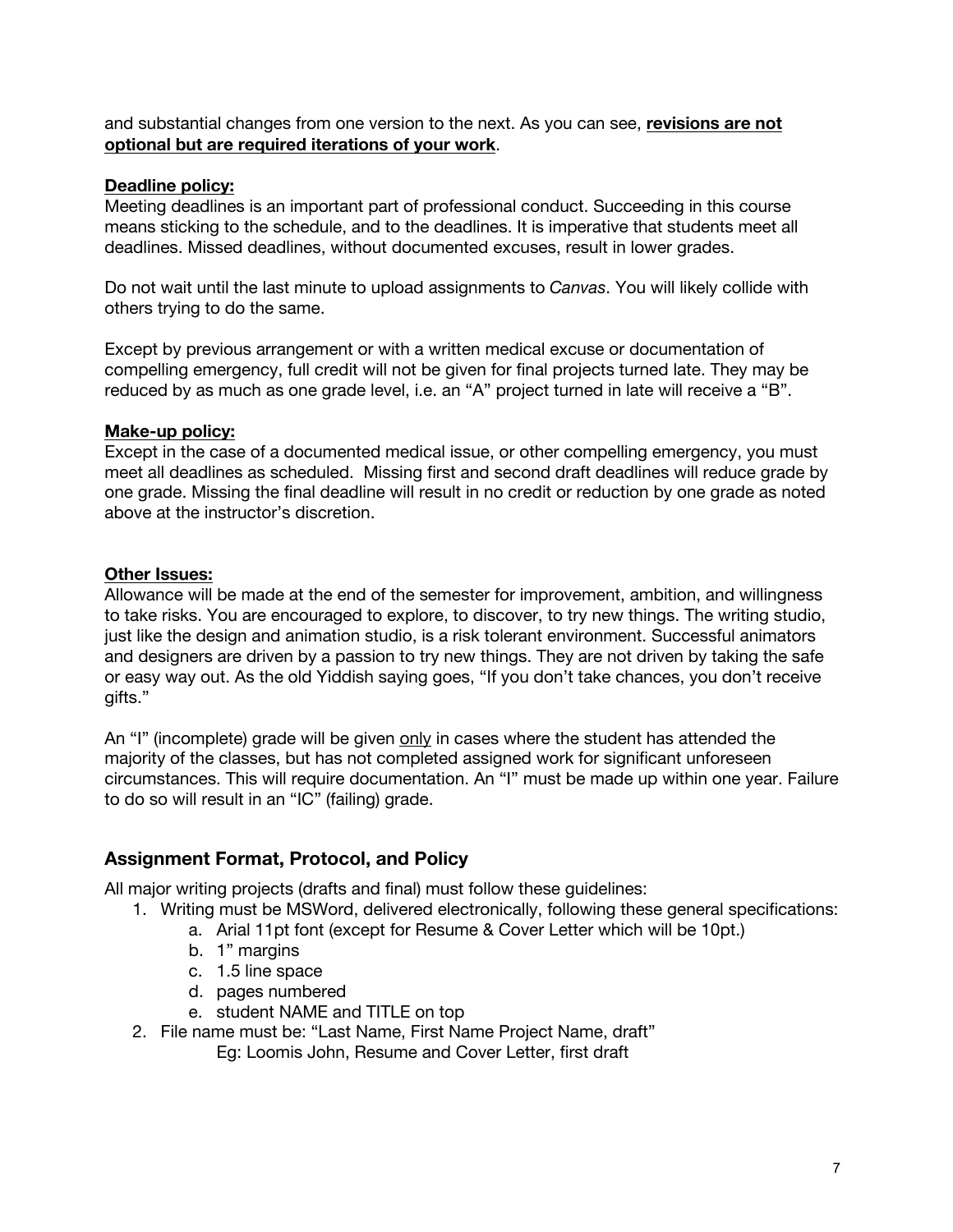- 3. For Space, Place, Product and Book reviews:
	- a. Title, yours, of the review possible reflecting your thesis or a rhetorical or literary device
	- b. Thesis or theses
	- c. Outline
	- d. Text with topic sentences highlighted.
- 4. Quotations should be strategic and kept to a minimum.
- 5. First Draft (Peer Review) will be delivered electronically to peer reviewer who will put their name on top, comment, mark up, and return to author.
- 6. Second Draft (Instructor Review) will be delivered electronically via *Canvas* (*turnitin* will be activated) to instructor within the Canvas designated timeframe. The insturctor will comment, mark up, and return to author.
- 7. Final Text will be delivered electronically via *Canvas* (*turnitin* will be activated) to instructor within the Canvas designated timeframe. All previous bottom of the text comments, peer and instructor, must be retained.
- 8. Work that does not follow the above guidelines **will be returned** for re-formatting and/or organizing. It mayalso be marked down as late and reduced by one grade.

#### **University Policies** http://www.sjsu.edu/gup/syllabusinfo/

**General Expectations, Rights and Responsibilities of the Student**

**Dropping and Adding**

**Campus Policy in Compliance with the American Disabilities Act**

**Consent for Recording of Class and Public Sharing of Instructor Material**

#### **Academic Integrity**

To underscore the information on this link, take note:

*SJSU Plagiarism Policy*

As stipulated in the California Code of Regulations, Section 41301, cheating or plagiarism in connection with an academic program at a campus may warrant expulsion, suspension, probation or a lesser sanction.

At SJSU plagiarism is the act of representing the work of another as one's own without giving appropriate credit regardless of how that work was obtained, and submitting it to fulfill academic requirements. Plagiarism at SJSU includes but is not limited to:

1.2.1 The act of incorporating the ideas, words, sentences, paragraphs, or parts thereof, or the specific substance of another's work, without giving appropriate credit, and representing the product as one's own.

1.2.2 Representing another's artistic/scholarly works such as musical compositions, computer programs, photographs, paintings, drawings, sculptures or similar works as one's own.

Faculty members are required to report all infractions to the Office of Judicial Affairs.

Plagiarism of work will result in an "F" and sanctions by the University.

The Internet has made it very tempting and very easy to plagiarize. It has also made plagiarism very easy to catch. In Reading Design Writing we will use the integrated the *turnitin* software in *Canvas*.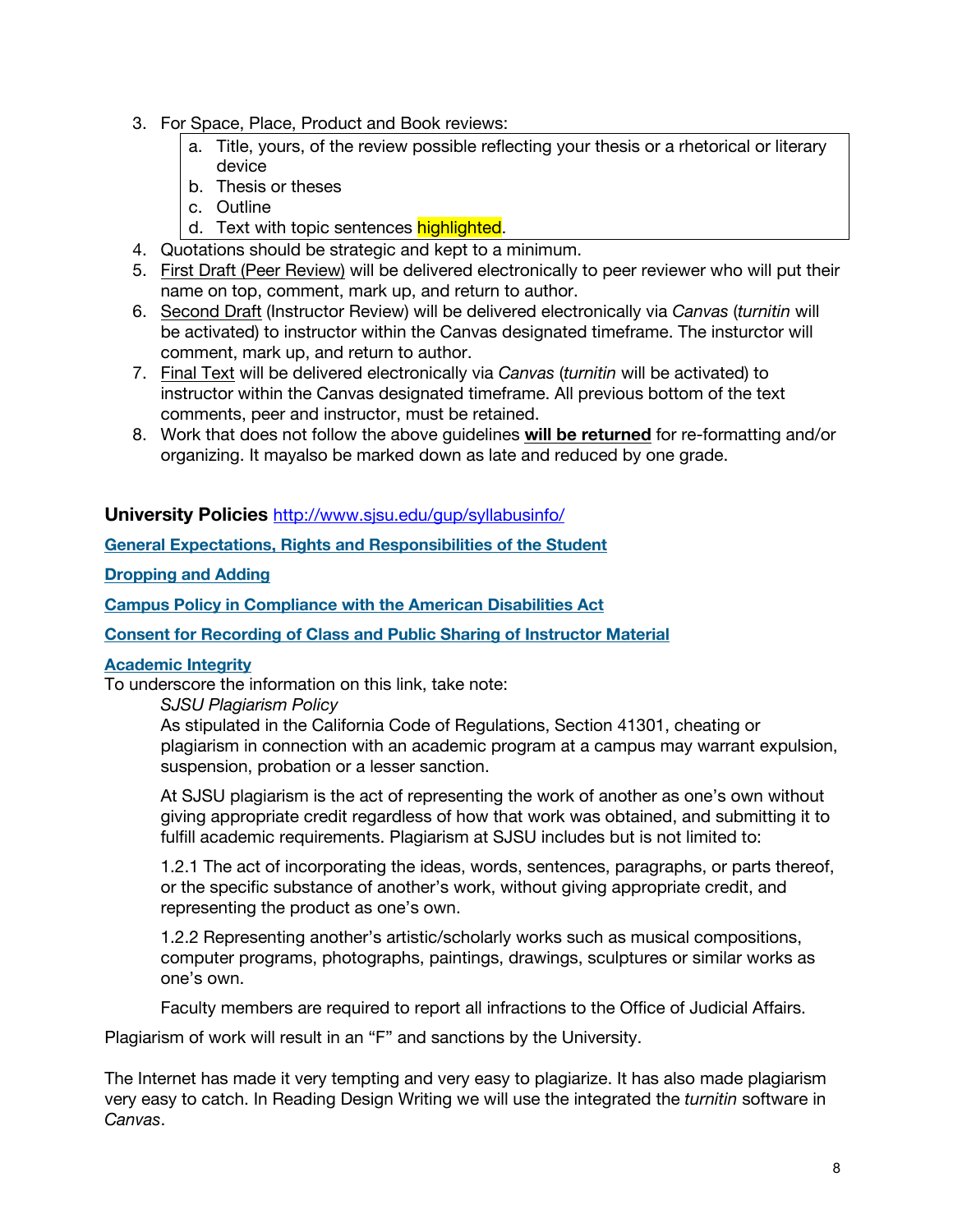### **University Resources**

#### **SJSU Counseling and Psychological Services**

#### **Student Technology Resources**

#### **SJSU Peer Connections**

SJSU Peer Connections is a great resource, but do not use it in place of the SJSU Writing Center.

#### **SJSU Writing Center -** http://www.sjsu.edu/writingcenter

The San José State University Writing Center offers a variety of resources to help students become better writers, and all of our services are free for SJSU students. Our mission is to enhance the writing skills of SJSU students so they can communicate clearly in any setting (informal, academic, or professional). We accomplish this goal through creating original writing resources, offering workshops, and conducting one-on-one and small-group tutoring sessions.

The SJSU Writing Center has two locations: We conduct drop-in tutoring sessions in Clark Hall, Suite 126; we conduct scheduled appointments on the second floor of the MLK Library. We also offer online tutoring sessions using the Zoom web conferencing platform. All appointments can be made online at sjsu.mywconline.com.

All our writing tutors have gone through a rigorous hiring process, and they are well trained to assist all students at all levels within all disciplines to become better writers. In addition to tutoring services, the Writing Center also offers workshops every semester on a variety of writing topics. To make an appointment, register for a workshop, or to refer to the numerous online resources offered through the Writing Center, visit the Writing Center website at http://www.sjsu.edu/writingcenter.

Students in this class who are referred to the SJSU Writing Center and follow through with the assistance given by the Writing Specialists will find that this will be taken into consideration in a project's final grade.

### **Online Education Protocols**

### **Technology Requirements**

Students are required to have an electronic device (laptop, desktop or tablet) with a camera and built-in microphone. SJSU has a free equipment loan program available for students.

Students are responsible for ensuring that they have access to reliable Wi-Fi during tests. If students are unable to have reliable Wi-Fi, they must inform the instructor, as soon as possible or at the latest one week before the test date to determine an alternative. See Learn Anywhere website for current Wi-Fi options on campus.

### **Technical difficulties**

Email: ecampus@sjsu.edu Phone: (408) 924-2337 https://www.sjsu.edu/ecampus/support/